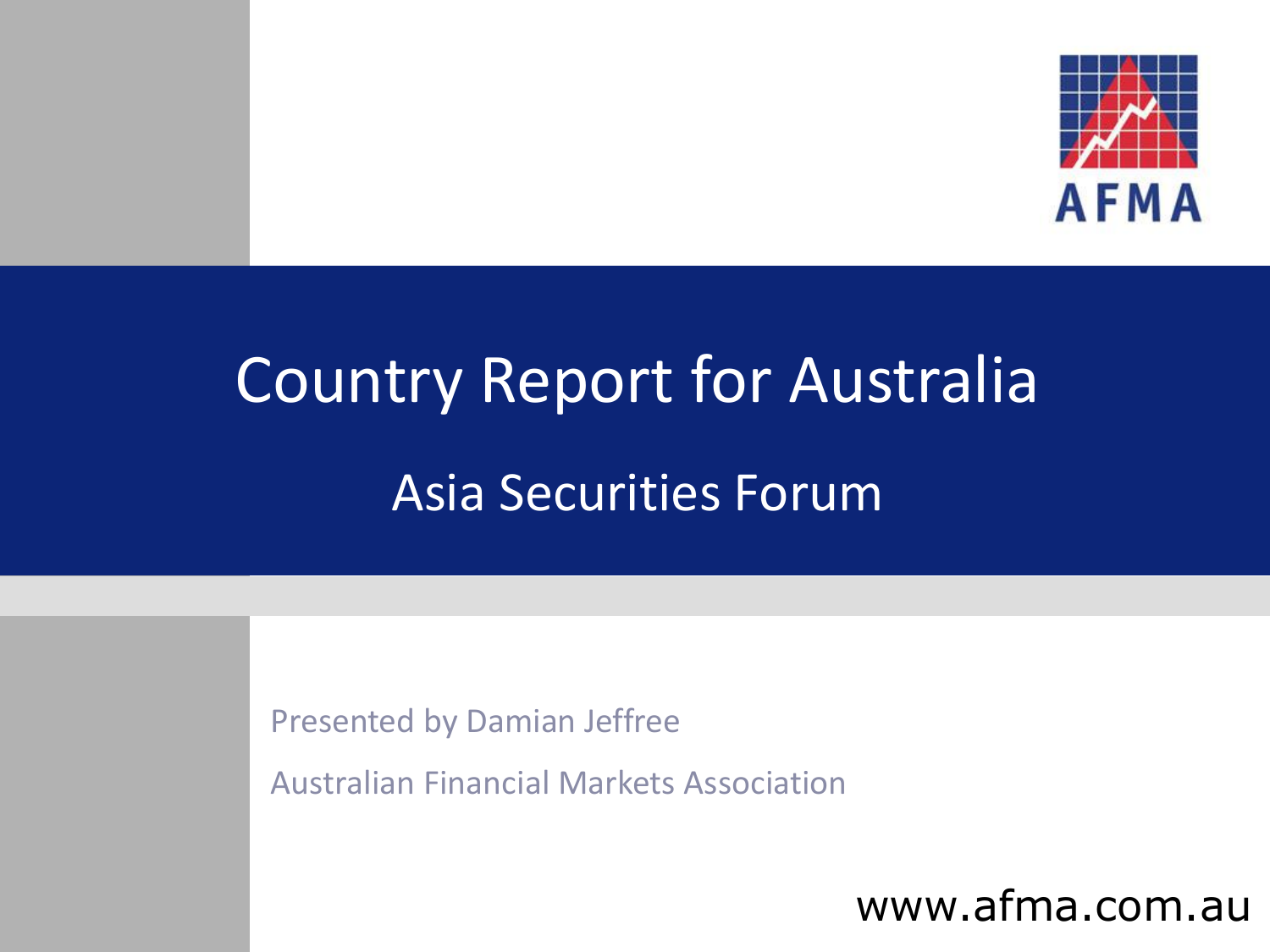### Overview of Presentation

#### **The Economy**

- Securities Market Performance
	- Equities market review
	- Debt markets review
	- Market outlook
- **Prospects for the Securities Industry**

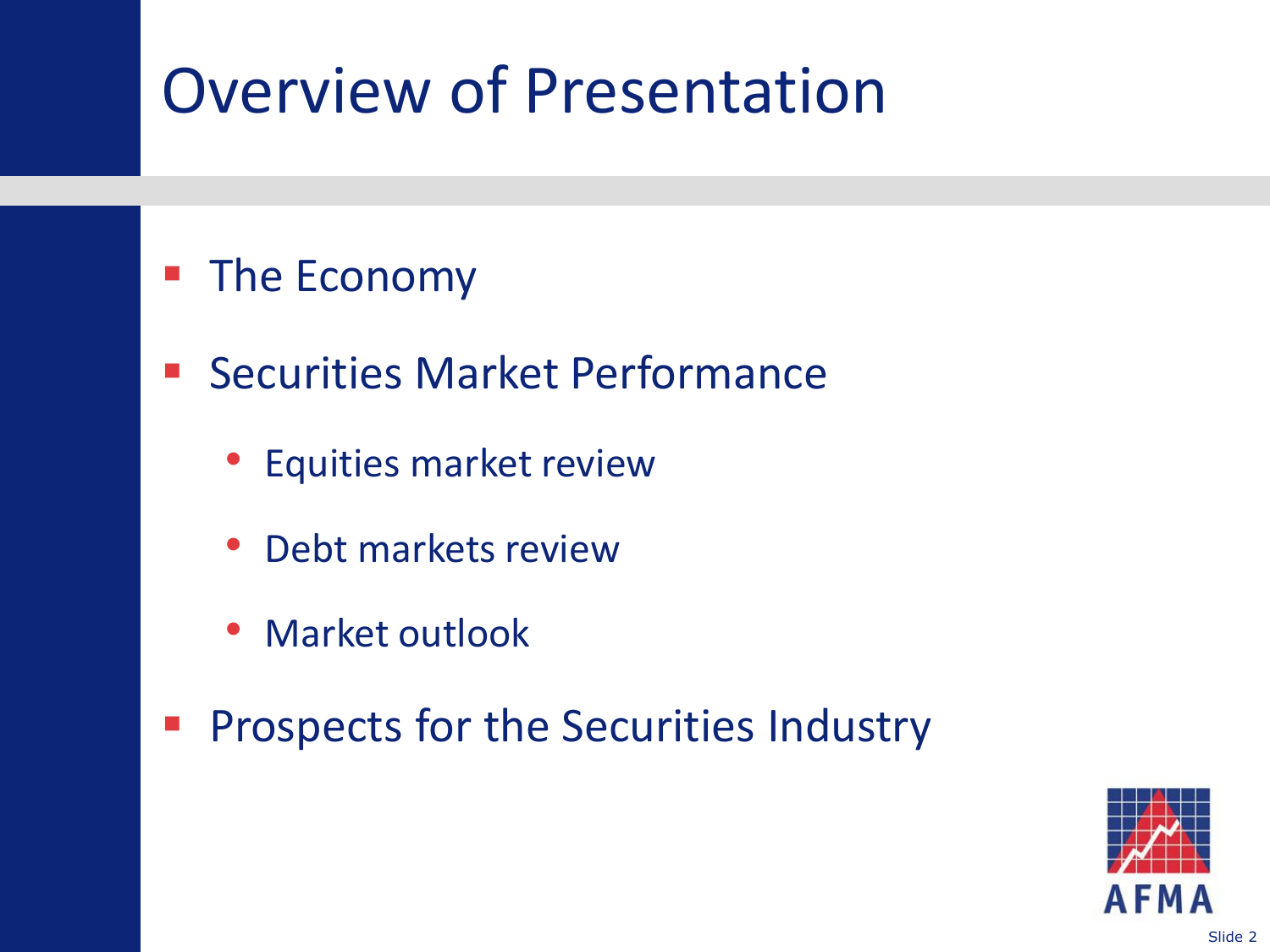## A Snapshot of the Australian Economy

| Fiscal year $-12$ months to end-June  | 2008-09 | 2009-10 | 2010-11 | 2011-12 | 2012-13# |
|---------------------------------------|---------|---------|---------|---------|----------|
| Economic growth (GDP, %)              | 1.4     | 2.3     | 1.9     | 3.4     | 3.8      |
| Household consumption growth (%)      | 0.1     | 2.5     | 3.1     | 3.7     | 3.5      |
| <b>Business investment growth (%)</b> | 2.3     | (5.1)   | 6.1     | 22.1    | 14.5     |
| <b>Balance of payments</b>            |         |         |         |         |          |
| Current a/c deficit (% of GDP)        | 3.0     | 4.3     | 2.3     | 2.8     | 5.3      |
| AUD/USD (year-end)                    | 0.8114  | 0.8523  | 1.0739  | 1.0191  | n/a      |
| Inflation (yearly growth, %)          |         |         |         |         |          |
| - Consumer price index                | 1.5     | 3.1     | 3.6     | 1.2     | 3.0      |
| - Underlying rate of CPI              | 2.5     | 2.9     | 2.5     | 1.9     | n/a      |
| Employment growth (yearly growth, %)  | 0.3     | 2.9     | 2.0     | 0.4     | 1.8      |
| Unemployment rate (June, %)           | 5.9     | 5.2     | 5.0     | 5.3     | 4.5      |
| Wage price index (yearly growth, %)   | 3.8     | 3.1     | 3.8     | 3.7     | 4.3      |

#### **AFMA**

Forecast (#) average year outcome for *each* item; from the Commonwealth (Federal) Government Economic Outlook.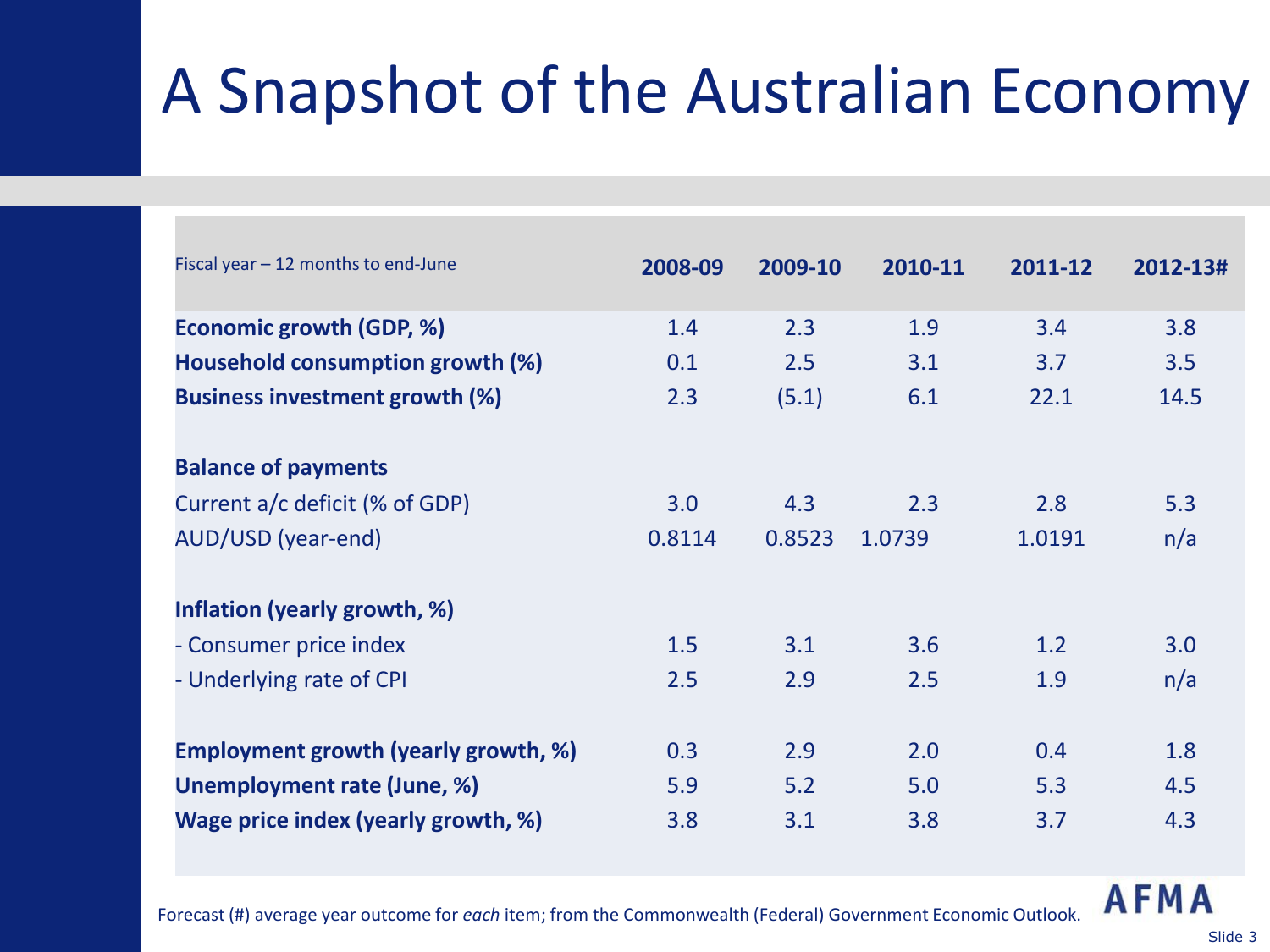### Equities Market Review

#### **Equity Asset Values**



Source: Reserve Bank of Australia

Slide 4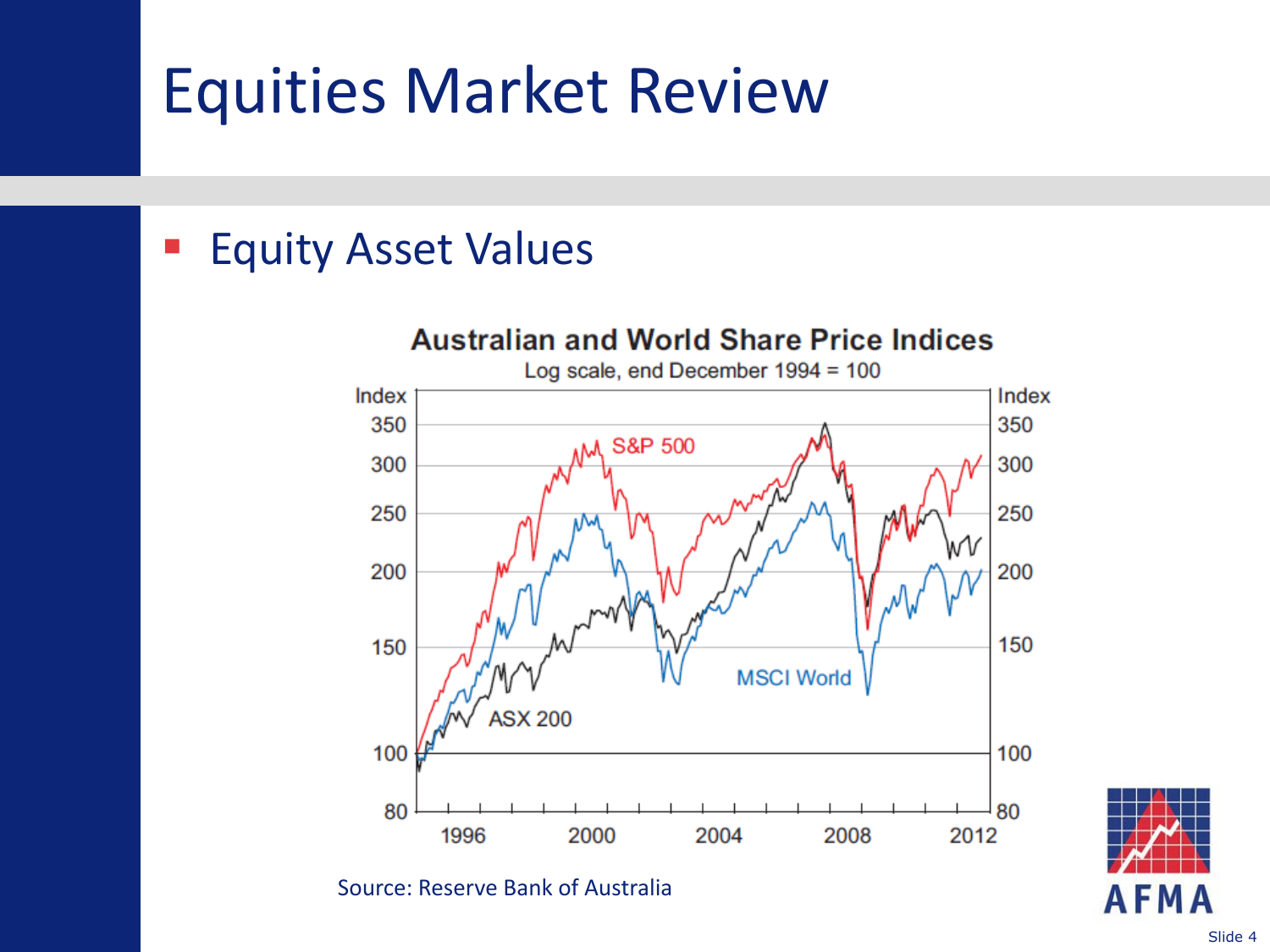### Equities Market Review

#### Equity Capital Market



Slide 5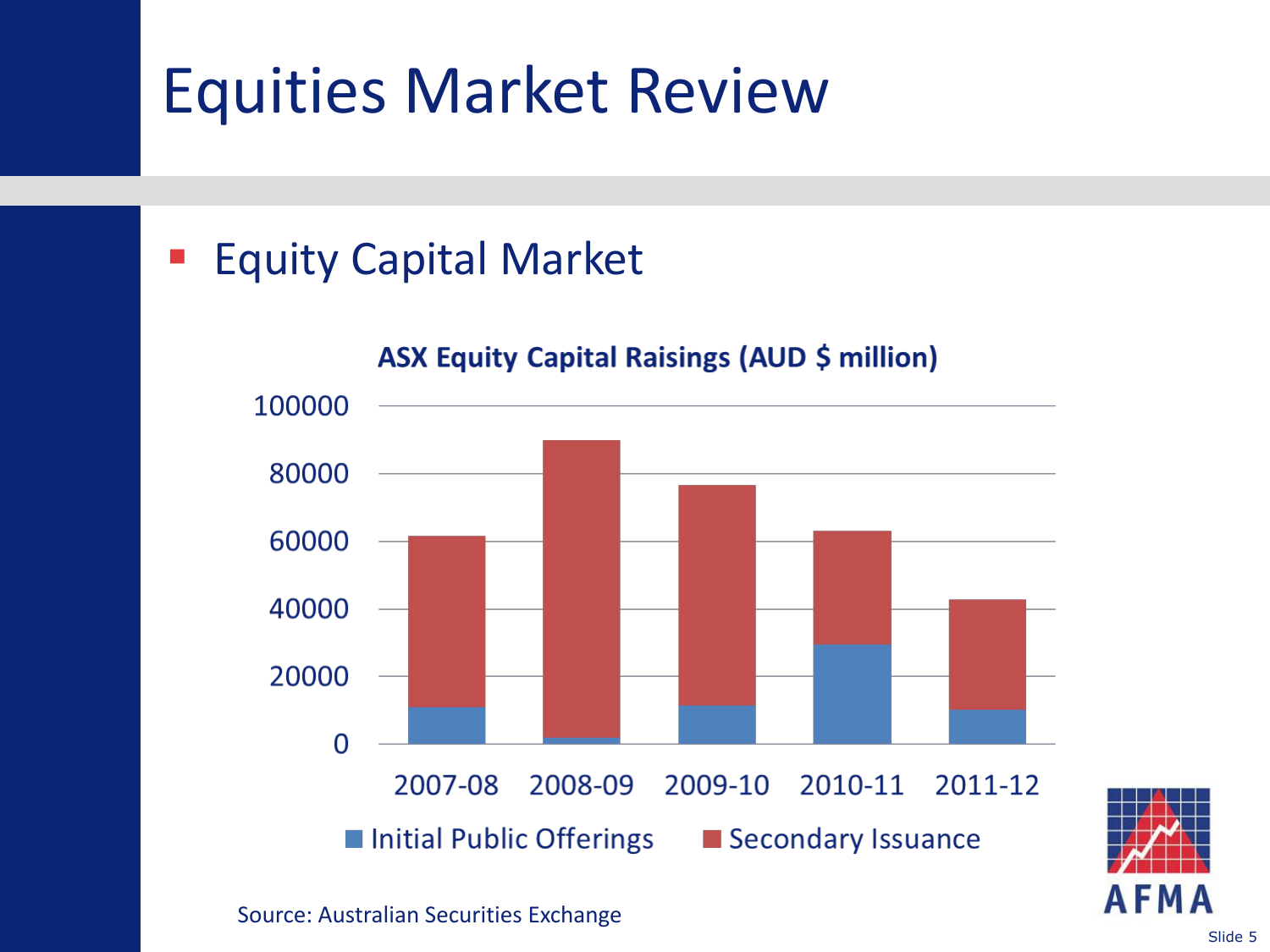### Equities Market Review

#### Share Trading Activity



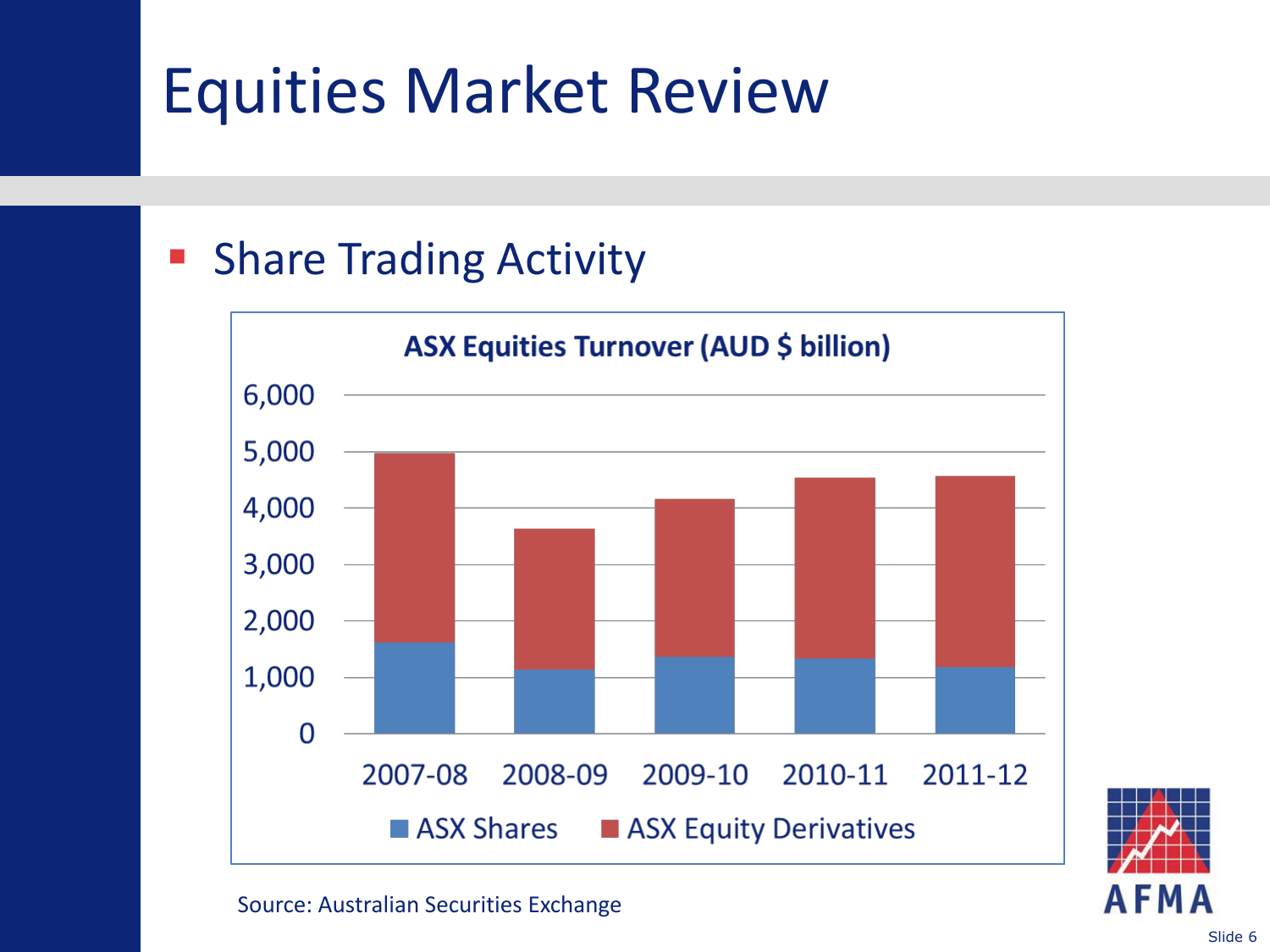### Debt Markets Review

#### ■ Cost of funds





Source: Reserve Bank of Australia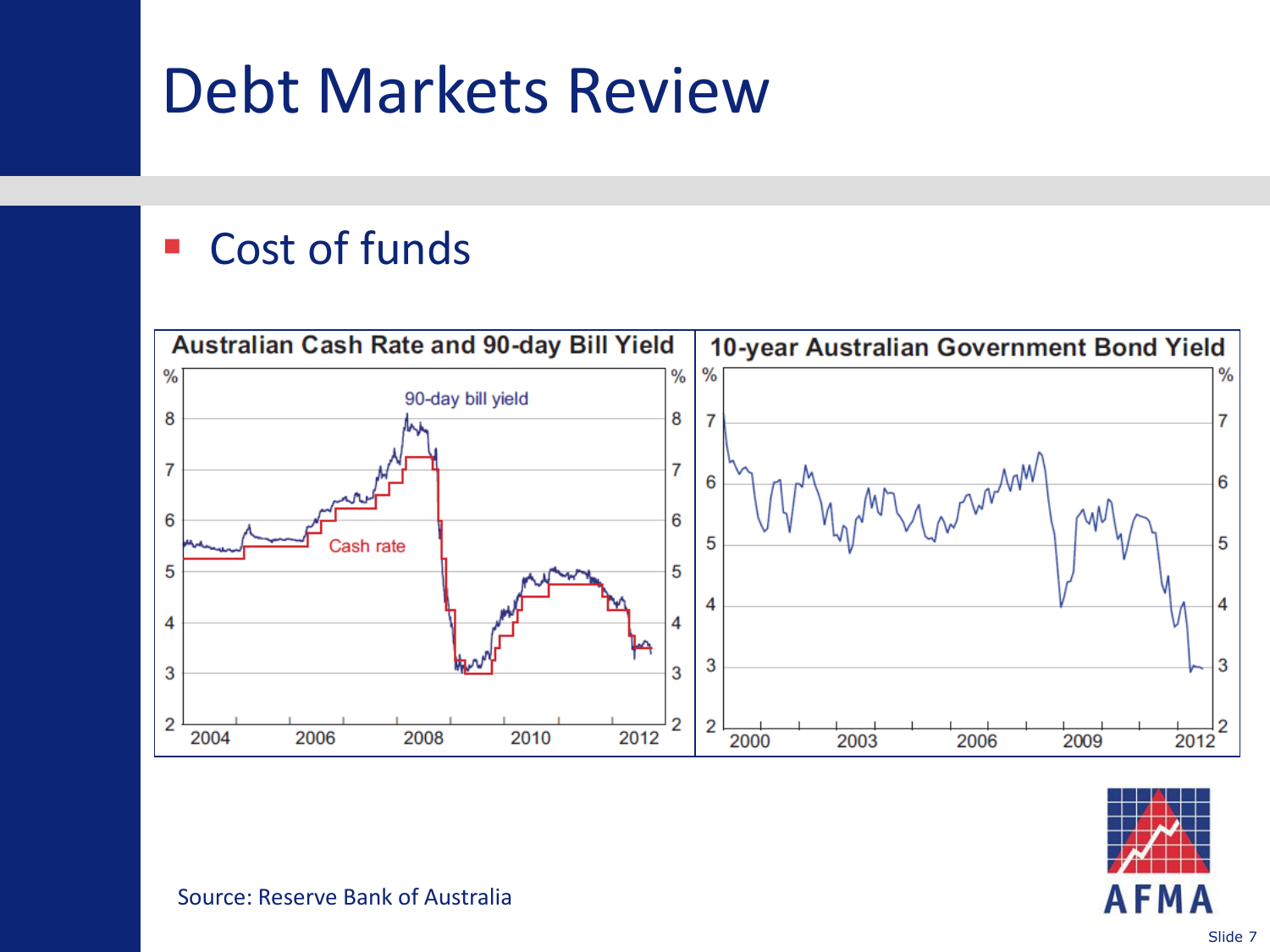### Debt Markets Review

#### ■ Debt Capital Market





Source: Reserve Bank of Australia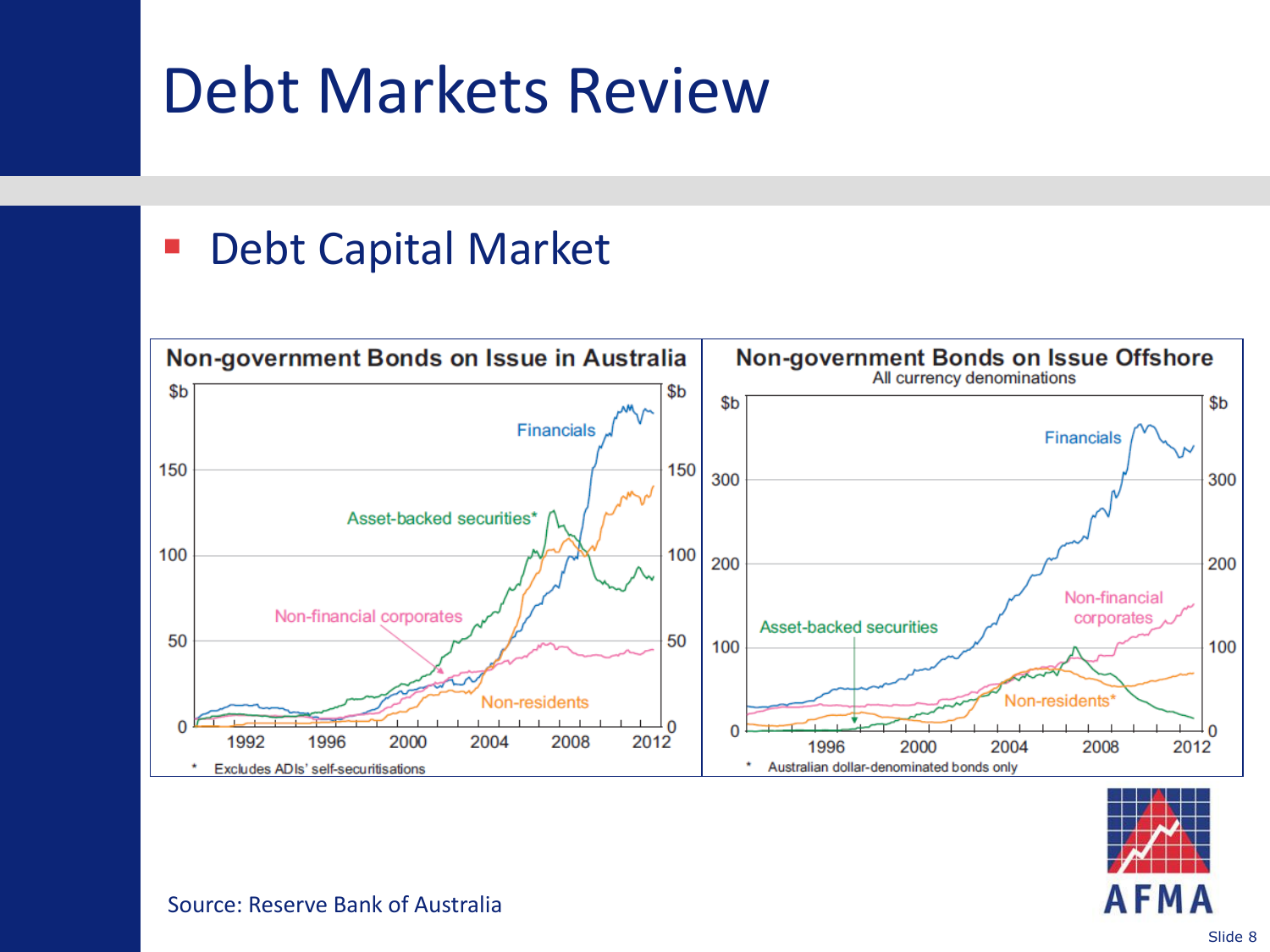### Debt Markets Review

#### **- Debt Market Turnover**





Source: Australian Financial Markets Association